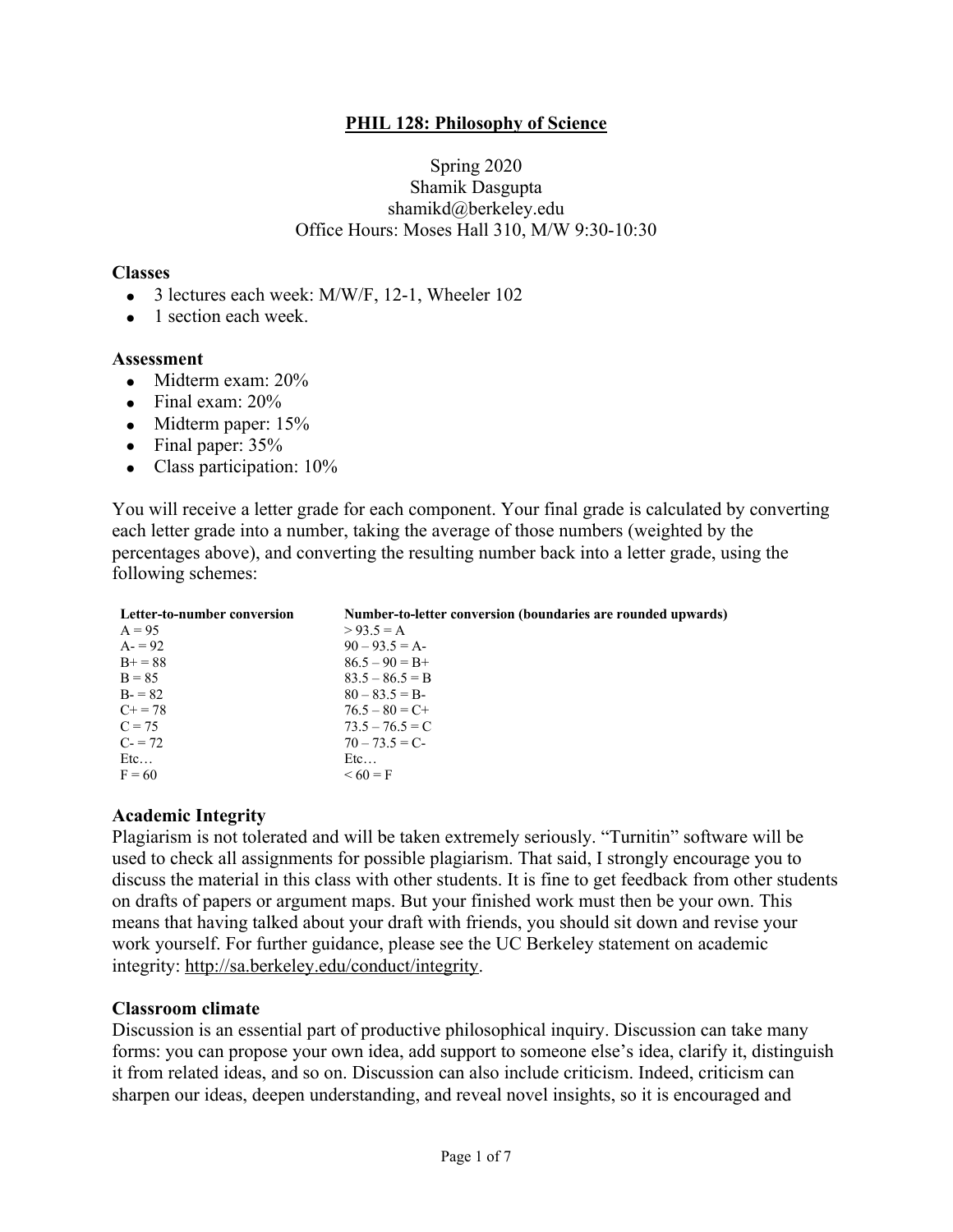expected. Still, *all discussion must be conducted with collegiality and civility*. This includes discussion in class, in section, and online. This is not always easy. There may be times when someone expresses an idea that strikes you as silly, immoral, or offensive. If you wish to challenge the idea, be sure to target the idea itself rather than the person who expressed it. It is never appropriate to demean or denigrate fellow students or instructors. In addition, all students are expected to comply with the Student Code of Conduct: https://sa.berkeley.edu/code-ofconduct

### **Disabled Students' Program**

If you require disability accommodations, please contact the campus DSP office at https://dsp.berkeley.edu and ask them to send me a letter of accommodation. Then, please come and talk with me as early as possible in the semester about what accommodations you may need for this class, even if you are not certain you will need them, so that we can make arrangements in advance. Accommodations requested at the last minute are not always possible to arrange.

### **Graduate Student Instructors**

Graduate Student Instructors (GSIs) assist in various aspects of teaching here at Berkeley. Your GSI runs your weekly section and is available to talk during their office hours each week. Please note that your GSI is *not* expected to be available to talk outside their office-hour times, respond to involved philosophical questions by email (they will respond to administrative questions within 2 business days), or read and comment on drafts of your work prior to submission.

### **Policy on Sexual Violence and Harassment**

Sexual violence and sexual harassment have no place in a learning environment. If you or someone you know experiences sexual violence or harassment, there are options, rights, and resources, including assistance with academics, reporting, and medical care. Visit survivorsupport.berkeley.edu or call the 24/7 Care Line at 510-643-2005.

# **Course Overview**

This class will investigate how our conceptions of space, time, and chance have been shaped by developments in modern science. We'll start by discussing the structure of space and time in classical and relativistic physics. We'll then turn to the notion of chance and its role in statistical mechanics and evolutionary biology. Along the way, we'll use these topics as gateways into more general issues in the philosophy of science such as scientific realism vs anti-realism, reductionism, the nature of scientific laws, the metaphysics of objective chance, and the demarcation problem. Over the semester we will build towards a certain picture of the world that explains how the different sciences hang together. This class has no prerequisites: all the relevant science will be introduced in class from scratch.

### **Readings**

Readings marked \*\* are optional; all others are required. All readings will be available in PDF format through the bCourses site. You are expected to complete all readings assigned to each class by the time that class begins. If you find the readings difficult, that's fine—in fact, that is expected! But please try to get through the reading before class. Try to formulate what you don't understand as a succinct question. We will discuss the readings in class and there will be opportunities to ask questions.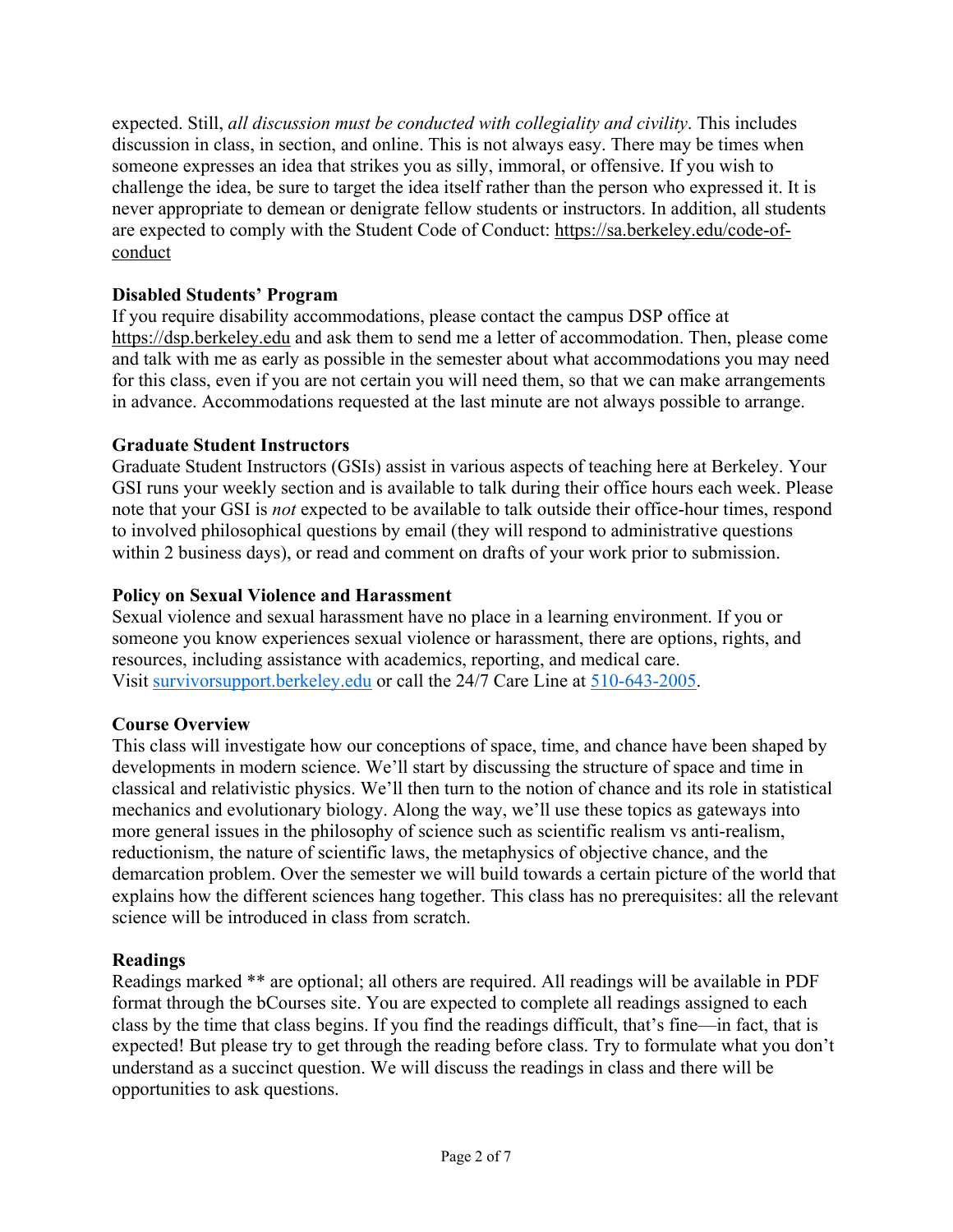### **Unit 1: Space and time in classical physics / Laws of nature**

| Weds 22 Jan<br>Class 1       | <b>Introduction</b>                                                                                                                                        |
|------------------------------|------------------------------------------------------------------------------------------------------------------------------------------------------------|
| Fri 24 Jan<br>Class 2        | The bucket argument<br>Dasgupta, "Substantivalism vs Relationalism in Classical<br>Physics", sections 1-3                                                  |
| Mon 27 Jan<br>Class 3        | <b>Symmetry arguments</b><br>• Dasgupta, "Substantivalism vs Relationalism in Classical<br>Physics", sections 4-5                                          |
| Weds 29 Jan<br>Class 4       | <b>Galilean spacetime</b><br>• Dasgupta, "Substantivalism vs Relationalism in Classical<br>Physics", section 6                                             |
| Fri 31 Jan<br>Class 5        | <b>Philosophy Lab: Space in classical physics</b>                                                                                                          |
| Mon 3 Feb<br>Class 6         | Laws and natural kinds I<br>• Lewis, "New Work for a Theory of Universals", pp. 343-347 and<br>pp. 364-368<br>• Loewer, "Humean Supervenience" pp. 176-187 |
| <b>Weds 5 Feb</b><br>Class 7 | Laws and natural kinds II<br>• Beebee, "The Non-Governing Conception of Laws of Nature", pp.<br>578-592<br>• Loewer, "Humean Supervenience" pp. 187-201    |
| Fri 7 Feb<br>Class 8         | <b>Philosophy Lab: Laws and natural kinds</b>                                                                                                              |

- Sklar, *Space, Time, and Spacetime*, chapter 3 (a classic overview of the substantivalism vs relationalism debate)
- The Leibniz-Clarke correspondence, reprinted in Huggett, *Space from Zeno to Einstein*, chapter 8: "Leibniz and Clark"
- Earman and Roberts, "Contact with the Nomic Part II"
- Cohen and Callender, "A Better Best System Account of Lawhood"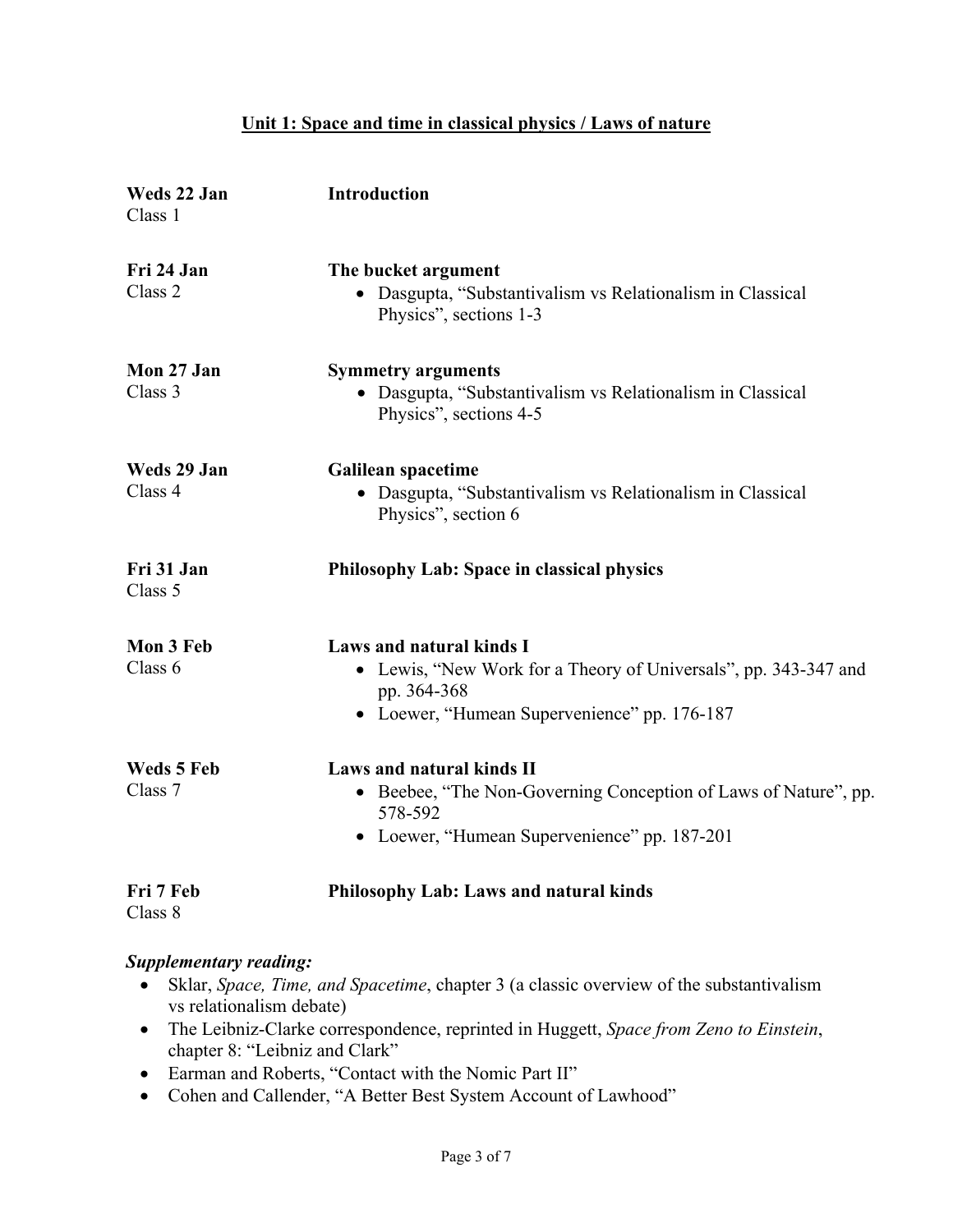# **Unit 2: Space and time in relativistic physics / Scientific realism**

| Mon 10 Feb<br>Class 9   | <b>Special Relativity I</b><br>Maudlin, Philosophy of Physics: Space and Time, chapter 4:<br>"Special Relativity"                                |
|-------------------------|--------------------------------------------------------------------------------------------------------------------------------------------------|
| Weds 12 Feb<br>Class 10 | <b>Special Relativity II</b><br>• Maudlin, <i>Philosophy of Physics: Space and Time</i> , chapter 4:<br>"Special Relativity"                     |
| Fri 14 Feb<br>Class 11  | <b>General Relativity</b><br>Maudlin, <i>Philosophy of Physics: Space and Time</i> , chapter 6:<br>"General Relativity"                          |
| Mon 17 Feb              | No class (academic holiday)                                                                                                                      |
| Weds 19 Feb<br>Class 12 | Philosophy Lab: Space and time in relativistic physics                                                                                           |
| Fri 21 Feb<br>Class 13  | The epistemology of geometry<br>• Reichenbach, The Philosophy of Space and Time, chapter 1, pp.<br>10-19 and 35-37                               |
| Mon 24 Feb<br>Class 14  | Scientific realism I: Natural kinds<br>Sider, Writing the Book of the World, chapter 1 and chapter 3 pp.<br>39-44                                |
| Weds 26 Feb<br>Class 15 | Scientific realism II: Unobservables<br>• Van Fraassen, The Scientific Image, chapter 2: "Arguments"<br>Concerning Scientific Realism", pp. 6-25 |
| Fri 28 Feb<br>Class 16  | <b>Philosophy Lab: Scientific realism</b>                                                                                                        |

- Friedman, "Geometry, Convention and the Relativized Apriori: Reichenbach, Schlick, and Carnap"
- Godfrey-Smith, *Theory and Reality*, chapter 2, "Logic plus Empiricism"; chapter 12, "Scientific Realism"
- Sklar, *Space, Time and Spacetime*, chapter 2: "The Epistemology of Geometry"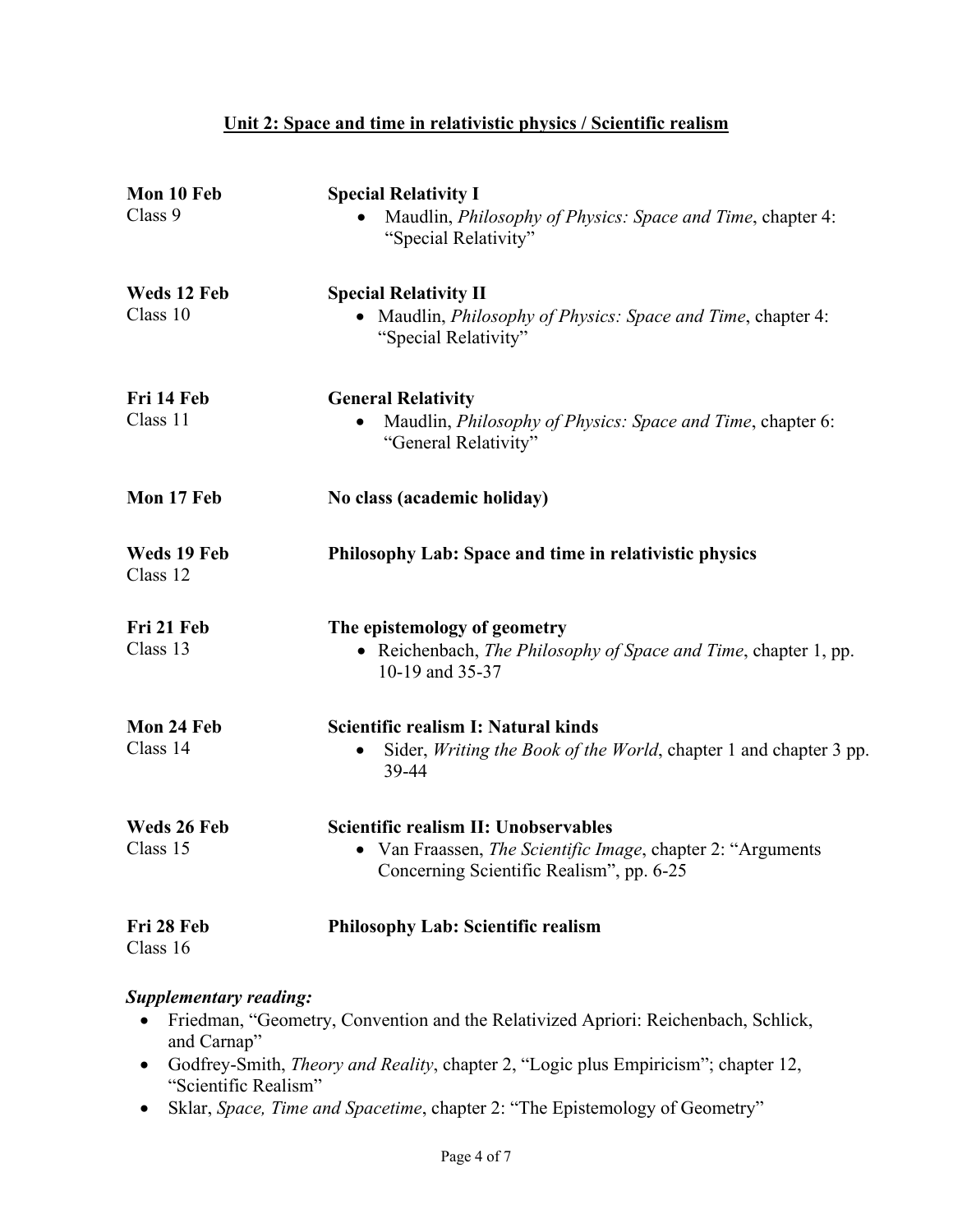# **Unit 3: Is there a scientific explanation of the flow of time? / Chance**

| <b>Mon 2 March</b>               | <b>Entropy and statistical mechanics I</b>                                                          |
|----------------------------------|-----------------------------------------------------------------------------------------------------|
| Class 17                         | North, "Time in Thermodynamics"                                                                     |
| <b>Weds 4 March</b><br>Class 18  | <b>Entropy and statistical mechanics II</b>                                                         |
|                                  | North, "Time in Thermodynamics"                                                                     |
| Fri 6 March                      | Mid-term exam                                                                                       |
| <b>Mon 9 March</b>               | <b>Chance</b>                                                                                       |
| Class 19                         | • Briggs, "The Metaphysics of Chance"<br>• Loewer, "David Lewis' Humean Theory of Objective Chance" |
| <b>Weds 11 March</b><br>Class 20 | The flow of time<br>• Loewer, "Two Accounts of Laws and Time"                                       |
|                                  |                                                                                                     |
| Fri 13 March<br>Class 21         | <b>Philosophy Lab: Chance and the flow of time</b>                                                  |

- Albert, *Time and Chance*, chapters 3 and 4
- Albert, "The Difference Betweeen the Past and the Future"
- Lewis, "Humean Supervenience Debugged"
- Briggs, "The Anatomy of the Big Bad Bug"
- Gillies, *Philosophical Theories of Probability*, pp. 88-105, 113-136
- Carroll, "Are Boltzmann Brains Bad?"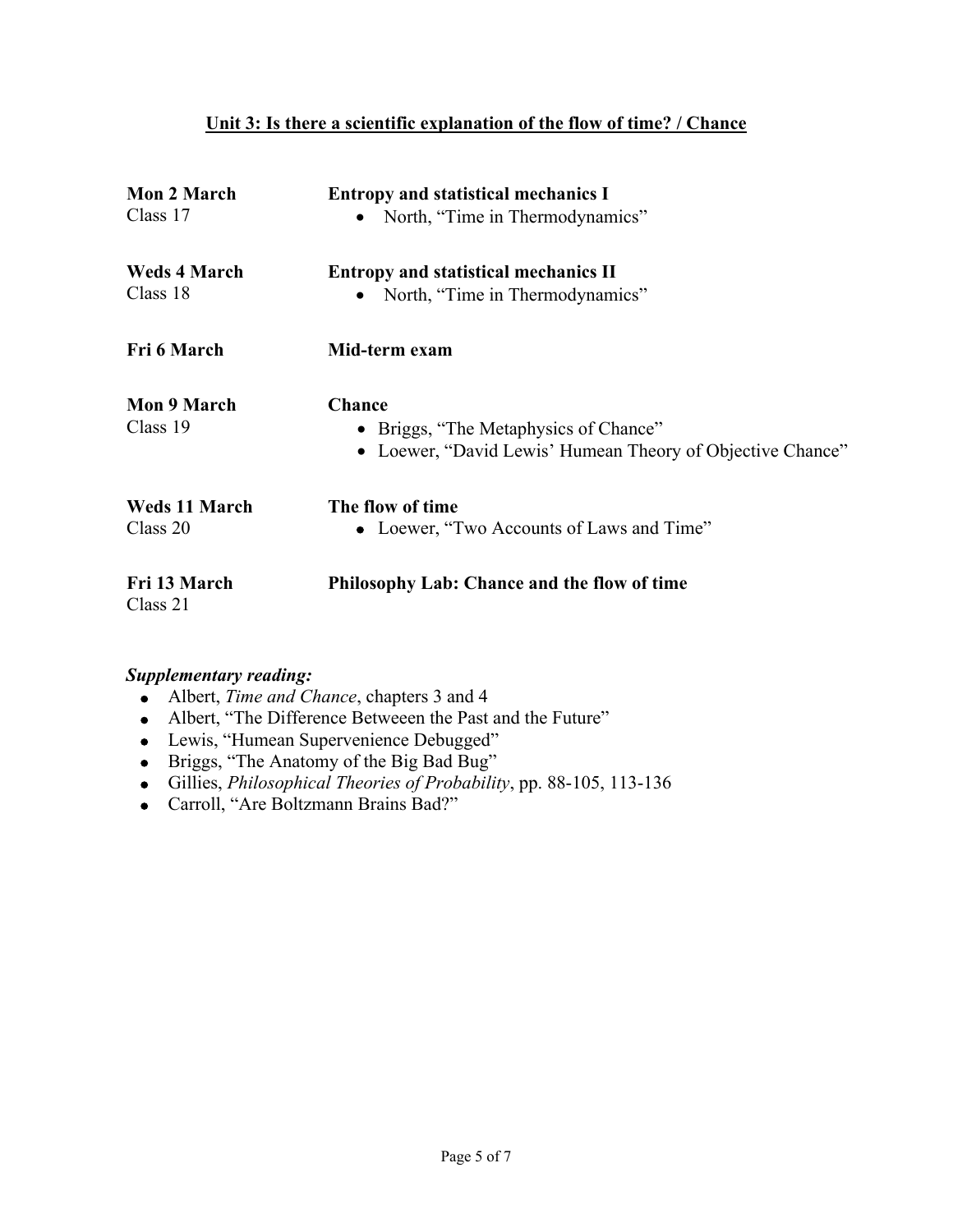### **Unit 4: Is there a scientific explanation of our existence? / Science vs pseudoscience**

| Mon 16 March                    | No class                                                                                                                                                                     |
|---------------------------------|------------------------------------------------------------------------------------------------------------------------------------------------------------------------------|
| <b>Weds 18 March</b>            | No class                                                                                                                                                                     |
| Fri 20 March<br>Class 22        | The biological design argument<br>Sober, Philosophy of Biology, chapter 2: "Creationism", pp. 27-<br>39                                                                      |
| Mon 30 March<br>Class 23        | <b>Creationism and the demarcation problem</b><br>• Sober, <i>Philosophy of Biology</i> , chapter 2: "Creationism", pp. 39-57                                                |
| <b>Weds 1 April</b><br>Class 24 | <b>Fitness</b><br>Mills and Beatty, "The Propensity Interpretation of Fitness"<br>• Sober, "Two Faces of Fitness"                                                            |
| Fri 3 April<br>Class 25         | Philosophy lab: Natural selection and creationism                                                                                                                            |
| Mon 6 April<br>Class 26         | Adaptationism<br>Sober, Philosophy of Biology, chapter 5: "Adaptationism"<br>**Gould and Lewontin, "The Spandrels of San Marco and the<br>$\bullet$<br>Panglossian Paradigm" |
| <b>Weds 8 April</b><br>Class 27 | <b>Natural selection and normativity</b><br>Plantinga, <i>Warrant and Proper Function</i> , chapter 12: "Is<br>Naturalism Irrational?"                                       |
| Fri 10 April<br>Class 28        | Philosophy Lab: Adaptation and normativity                                                                                                                                   |

- Sober, *Evidence and Evolution*, chapters 1 and 2 (detailed discussion of Bayesianism and intelligent design)
- Orr, "Darwin vs Intelligent Design (Again)"; Behe, "The Sterility of Darwinism", Orr, "H. Allen Orr Responds" (a back and forth on natural selection vs intelligent design)
- Sober, *Philosophy of Biology*, chapter 3 (on fitness)
- Sterelny and Griffiths, *Sex and Death* chapter 10: "Adaptation, Perfection, Function"